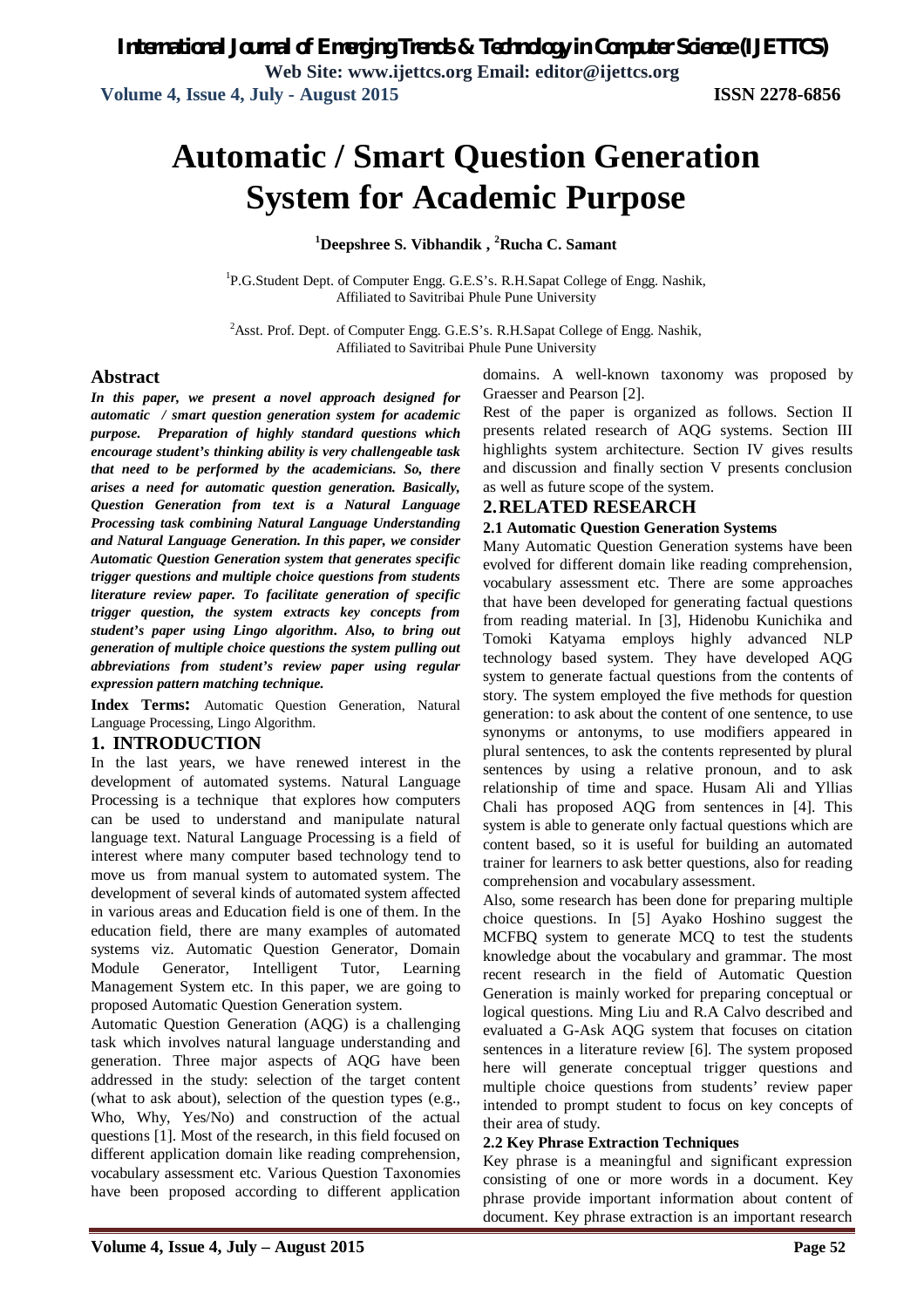#### **Volume 4, Issue 4, July - August 2015 ISSN 2278-6856**

topic in the NLP and IR field. Key phrase extraction is the process obtaining the key phrases which are available in the body of text document.

Two popular single document key phrase extraction algorithms are: GenEx by Turney[7] and KEA by Frank[8]. GenEx uses machine learning to extract key phrases from individual documents, which employs genetic algorithm to tune its parameter. The KEA (Key Extraction Algorithm) automatically extracts key phrases from the full text of documents. The set of all candidate phrases in a document are identified using rudimentary lexical processing. Features are computed for each candidate, and machine learning is used to generate a classifier that determines which candidate should be assigned as key phrases. Mani and Bloedorn suggested a method for multi-document summarization based on graph representation based on concepts in the text. CorePhrase [9] algorithm works by extracting a list of candidate key phrases by intersecting documents using graph based model of phrases in the document.

The Lingo [10] algorithm is unsupervised approach used for key phrase extraction. It is based on Singular value Decomposition. The proposed system is mainly based on Lingo algorithm to perform the task of key phrase extraction.

#### **2.3 Knowledge Base Wikipedia**

Wikipedia can be considered as resource that includes knowledge about named entity and domain specific terms. It is very large knowledge base as it covers multiple domains with more than three million pages. Wikipedia articles are easily available as it is free encyclopedia. Researcher can access Wikipedia articles in XML dumps using JWPL (Java Wikipedia Library) which is an open source Java based APIs. JWPL can parse Wikipedia articles with Wikipedia Markup Language and convert them into relational database. Midiawiki is a free and open-source wiki application. MediaWiki has an extensible web API (application programming interface) that provides direct, high-level access to the data contained in the MediaWiki databases. In this study, wikipedia article gives adequate support for key phrase classification and also for conceptual graph construction.

#### **2.4 Conceptual Graph**

Conceptual graph is a way of knowledge representation means a graph in which nodes are concepts and edges indicate the relationship between them [11]. Here, a conceptual graph contains the triple, which is the combination of white node, black node and the relationship between white node and black node. The basic idea of graph construction is to create triple by assigning key phrase as black node and target sentence as white node. Conceptual graphs are not intended as a means of storing data but as means of describing data and interrelationships.

#### **3.SYSTEM ARCHITECTURE**

The Fig.1 shows the system architecture of proposed system. This architecture comprises seven different stages as Key Phrase Extraction, Key Phrase Classification, Conceptual Graph Construction and Conceptual Question

Generation, Abbreviation Extraction, Possible Option Extraction and MCQ generation. Initially the system has a corpus of different literature review papers. By using the Lingo algorithm [8] key phrases extracted from this corpus. Then extracted key phrases matched with Wikipedia article using JWPL and then key phrase are classified into five concept categories Research Field, Technology, System, Term and other. Using the contents of Wikipedia articles Conceptual Graph [9] is constructed for each extracted key phrase using the Trgex Rules . Finally generated triples from conceptual graph matched with different questions templates and then conceptual questions will be generated. In the same way, abbreviations from the literature review paper will be extracted. According to the extracted abbreviations, possible options are need to generate and finally MCQ will be generated.

#### **3.1 Key Phrase Extraction**

Key phrase can be defined as a phrase of one to three words to capture the main topic from the document. Key phrase implies two features phraseness and informativeness [1]. Phraseness is a abstract notion which describe the degree to which a given word sequence is considered to be a phrase. Informativeness refers to how well a phrase captures or illustrate the key ideas in a document. Key phrase list is short list of phrases that captures the main topics discussed in a given document. The



**Fig.1:** System Architecture

key phrase extraction task is performed here by using Lingo algorithm [10]. The general idea behind unsupervised Lingo algorithm is first to find meaningful descriptions of clusters and then based on descriptions determine their content. Along with key phrase extraction using Lingo algorithm, the system also extracts the important phrase by using regular expression matching technique.

#### **3.2 Key Phrase Classification**

The key phrases that extracted using Lingo algorithm may be relevant or not relevant. In order to find out exact phrases the extracted key phrases are linked to wikipedia articles using MediaWiki. Mediawiki provide programmatic access to wikipedia database. If a key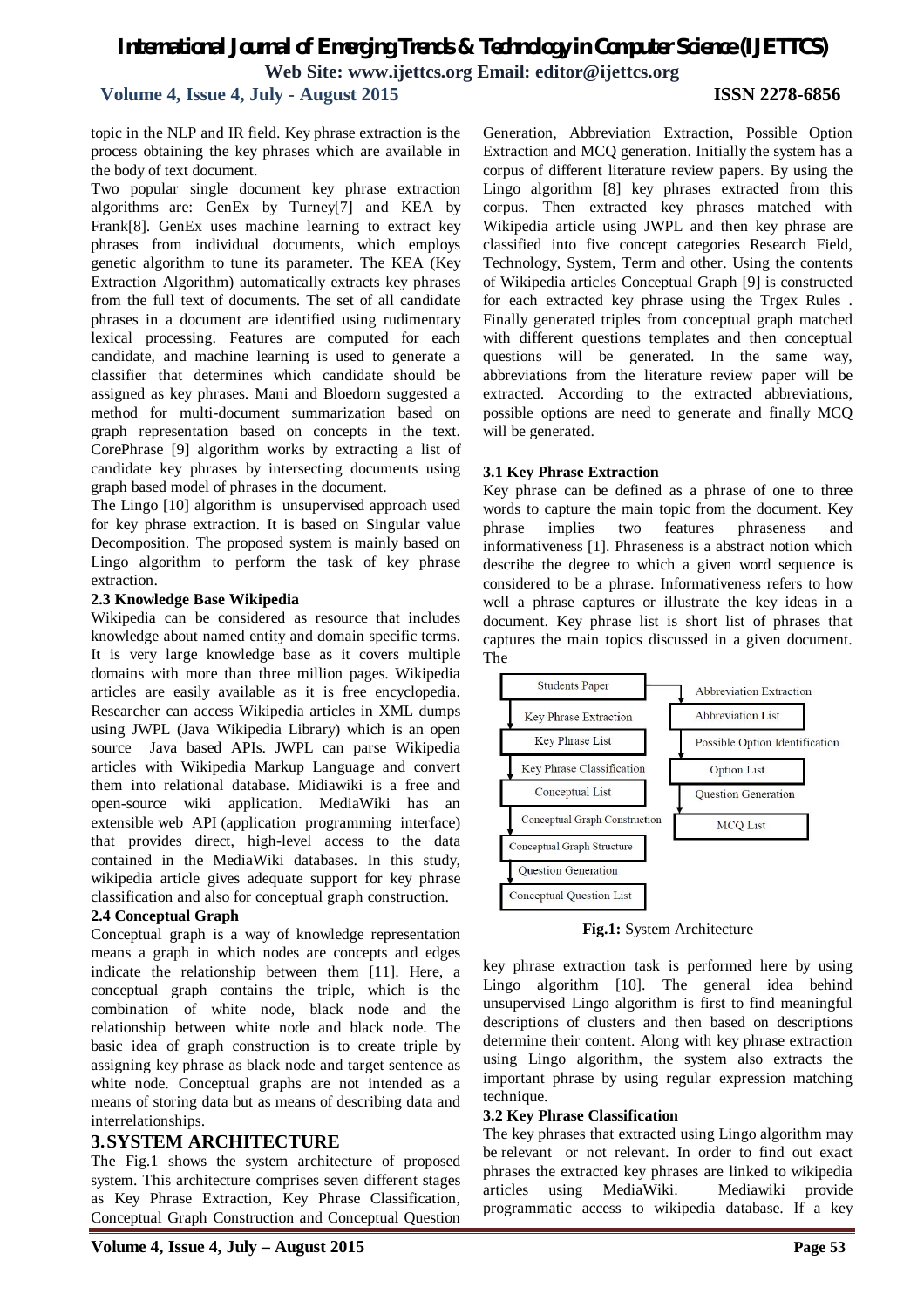#### **Volume 4, Issue 4, July - August 2015 ISSN 2278-6856**

phrase matches with a title of Wikipedia article, then content of that article will be retrieved. Key phrases that cannot be matched to any Wikipedia article are discarded. From each retrieved Wikipedia page, the system will identify the definition sentence as one type of the conceptual taxonomy by using pattern matching rules. Key phrases that are extracted in previous phase are now classified into following conceptual categories: Research Field, Technology, System, Algorithm, Term, and Other.

#### **3.3 Conceptual Graph Construction**

After the key phrases are classified, conceptual graph structures are created based on content of Wikipedia article. The basic idea of graph construction is to create triple by assigning key phrase as black node and target sentence as white node. The relation include is a (definition of the concept), has-limitation (drawback of the concept), has-strength (advantages of the concept) and apply-to (application of the concept) etc.

The system uses the various pattern matching rules to extract the informative sentences from wikipedia article for each key phrase. From the Wikipedia article, each section is checked against the cue phrase as given in Table 1 [1]. A target section in a page is identified by using the cue phrases matched with the section title. Each cue phrase belongs to a relation type. Table 1 gives the idea about how to establish edge relation between key phrase and sentence.

|  | Table 1: Cue phrases in Edge Relation Category |
|--|------------------------------------------------|
|--|------------------------------------------------|

| <b>Edge Relation</b> | <b>Cue Phrase</b>                   |  |  |  |  |
|----------------------|-------------------------------------|--|--|--|--|
| Has-Limitation       | limitation,<br>challenge,<br>issue. |  |  |  |  |
|                      | drawback,<br>problem,               |  |  |  |  |
|                      | disadvantage                        |  |  |  |  |
| Has-Strength         | benefit, advantage, overcome        |  |  |  |  |
| Apply-to             | application, use, apply             |  |  |  |  |
| Include-             | technologies,<br>approaches,        |  |  |  |  |
| Technology           | technique, algorithm, method        |  |  |  |  |

#### **3.4 Question Generation**

The trigger questions are generated based on the triples in the conceptual graph. So that the system need to the generated triples with predefined question templates. Each pattern matching rule contains triple and question template. By using various kind regular expression the system generate different patterns to form question template. The questions are generated based on the triples in conceptual graph. Question templates are shown in Table 2.

**Table 2:** Question Generation Rule

| <b>Triple</b>  | <b>Question Template</b>                                           |
|----------------|--------------------------------------------------------------------|
| Is-A (Research | Sentence + What impact would                                       |
| Field,         | the proposed project have on<br>the field of $+$ ConceptName $+$ ? |
| Sentence)      |                                                                    |
| Has-Strength   | Sentence + How do you see +                                        |
|                | $ConceptName + being applied$                                      |

|                                          | in your project?                                                                             |  |  |  |  |
|------------------------------------------|----------------------------------------------------------------------------------------------|--|--|--|--|
| Has-Limitation<br>(Concept,<br>Sentence) | Sentence $+$ How do<br>you<br>address these issues in your<br>project?                       |  |  |  |  |
| Has-Strength<br>(Concept,<br>Sentence)   | Sentence +<br>Have<br>you<br>considered this strength<br>in<br>relation to your project?     |  |  |  |  |
| Apply-to<br>(Concept,<br>Sentence)       | Do you know that $+$ Sentence $+$<br>is this application<br>How<br>relevant to your project? |  |  |  |  |

#### **3.5 Abbreviation Extraction**

The task of implementation of abbreviation extraction basically involves sentence selection and abbreviation selection. The sentence selection step is the process of determination of such sentences that are comprising of abbreviation. The process of selecting abbreviation requires to find out successive word sequences in the sentence having first letter of each word is capitalized followed by parenthesized sequence of capitalized letters of that words. To perform this task, The system again uses various pattern matching rules.

#### **3.6 Possible Option Identification**

For each extracted abbreviation from document and to frame a MCQ based on abbreviation, it needs to discover possible options from the given document. Here, possible option means to find out all nearest word sequence from document in which each word start with corresponding letter of the extracted abbreviation. It is the process of finding out possible expansion or full form for the acronym.

#### **4.IMPLEMENTATION SETUP**

We have implemented our system in client-server architecture. This system is built in java. For server side setup Apache tomcat is used. The system is built in eclipse IDE with jdk-7 and tomcat-7. For database storage system make use of mysql 5.6.

The system has 3 users. Admin manages the complete system. The data corpus is uploaded by the administrator and system perform document clustering and extracts key phrases using Lingo algorithm. User uploads the input document for which he needs to generate question. System determines appropriate phrases from input document using Lingo algorithm and regular expression. From extracted phrases system generates question and return to the user. The extracted key phrases and generated questions are stored in database. Examiner is one more user of the system that examines the system generated questions according to different quality measure that are stored in database and give ranking to the questions. The quality measures that are available in database are correctness, clarity, usefulness etc. Using question assessment the administrator evaluates the system performance.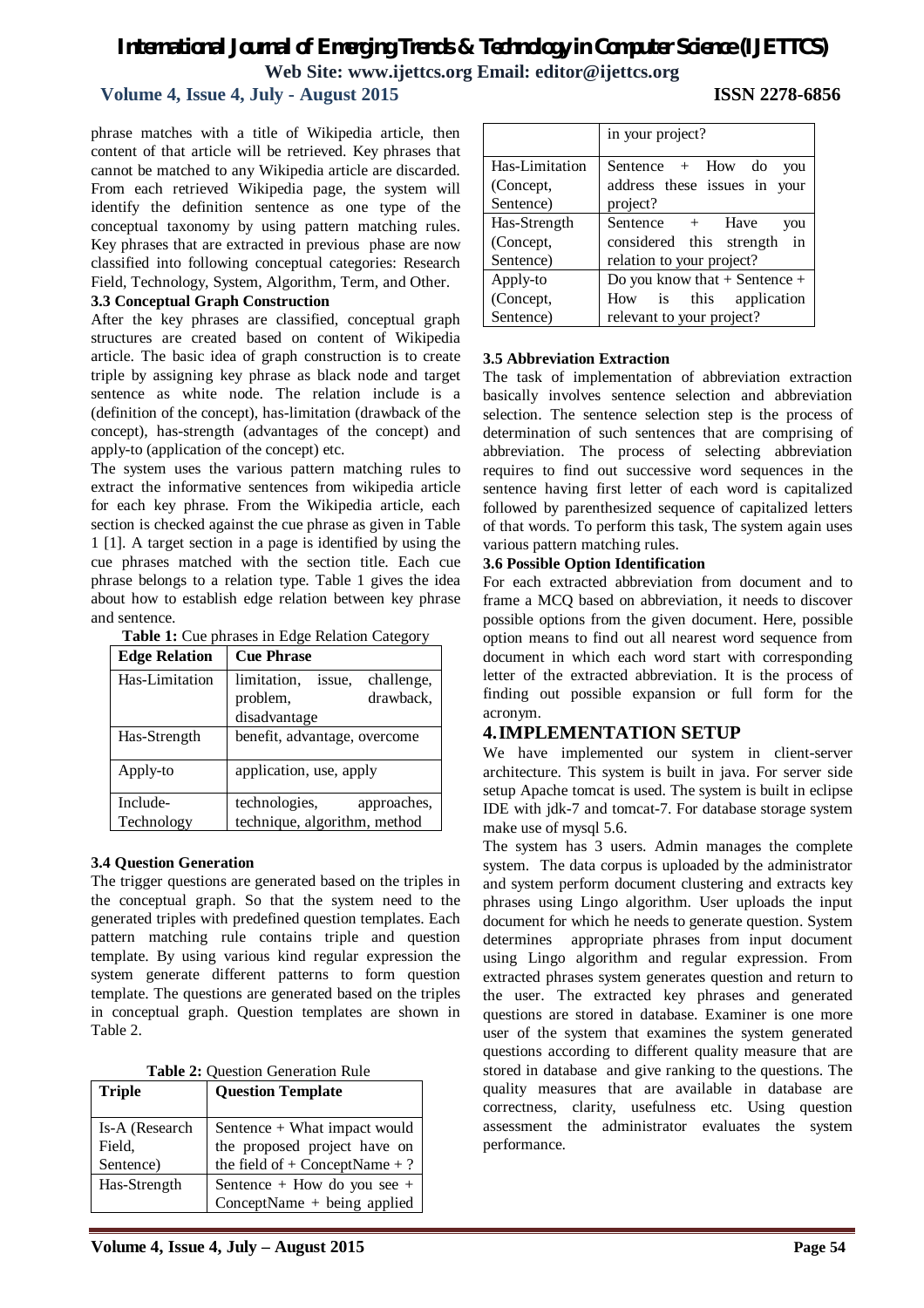**Volume 4, Issue 4, July - August 2015 ISSN 2278-6856**

#### **5.RESULTS AND EVALUATION**

Initially, from the Administrator side the data corpus of 24 papers from different domain viz. data mining, network security, natural language processing etc. feed to the system. For the given corpus of 24 papers the system generates 9 clusters and extracts 248 key phrases.

From the User side 17 papers were uploaded to the system in one by one fashion. For the uploaded 17 papers the system extracts total 363 key phrases

from which 212 phrases ate relevant to the context. Table 3 shows classification result on 212 key phrases.



#### **Fig.2:** Clustering of Documents

By matching the predefined question template with 212 phrases the system generates 212 trigger conceptual questions. Also the system extracts 224 abbreviated forms and generates MCQs by finding out possible options according to the abbreviation. Out of 224 generated MCQs the expert identifies 79 MCQs that are corect.

**Table 3:** Key Phrase Classification Matrix

| <b>Predicted</b><br><b>KP</b>   | <b>Algo</b> | Sys. | Tech. | Proto.       | RF |
|---------------------------------|-------------|------|-------|--------------|----|
| <b>True KP</b>                  |             |      |       |              |    |
| <b>Algorithm</b>                | 72          |      |       |              |    |
| <b>System</b>                   |             | 54   |       |              |    |
| <b>Technology</b>               |             |      | 76    |              |    |
| <b>Protocol</b>                 |             |      |       | 0            |    |
| <b>Reserach</b><br><b>Field</b> |             |      |       |              | 16 |
| <b>Total</b>                    | 102         | 87   | 141   | $\mathbf{2}$ | 32 |

The computer generated question are evaluated manually by using the following quality measures.

QM1: Correctness

QM2: Clarity

QM3: Useful for learning important concepts



# **Fig.3:** List of Generated Questions

**6.CONCLUSION**

In this paper, we presented an smart question generation tool. The tool is based on conceptual graph structures constructed from Wikipedia articles. The questions are intended to prompt students to reflect on key concepts in their area of study. The headings of Wikipedia sections were found to be useful for identifying the target sentence or phrase list in the content. Using information from section headings in Wikipedia reduces the computational cost needed to scan and classify each sentence in a Wikipedia article. The drawback of using section headings is that some target sentences or phrase lists cannot be extracted because they appeared in sections whose heading does not contain the cue phrases. One of limitation of our current AQG system is that it is domain dependent, because we only defined a limited number of concepts for generating questions (e.g., Research Field, Technology, Algorithm, System, Protocol and Other). Although these concepts are common in the science disciplines, they may not be directly suitable for other humanity or social science disciplines (e.g., English literature). The question generated by the system for technical study are useful for students while preparing for their examination. The system is also helpful for teachers to ask questions to students to judge students knowledge and understanding of their subject study.

#### **References**

- [1] Ming Liu, Rafael A. Calvo, "Using Wikipedia and Conceptual Graph Structures to Generate Questions for Academic Writing Support", IEEE transaction on learning technology, vol. 5, pp. 251-263, July-Sept. 2012.
- [2] Ming Liu and Rafael A. Calvo, "Question Taxonomy and Implications for Automatic Question Generation", Proc. Intl Conf. Artificial Intelligence in Education, pp. 504-506, 2011.
- [3] Hidenou Kunichika, Tomoki Katayama, and Tsukusa Hirashima and Akira Takeuchi, "Automated Question Generation Methods for Intelligent English Learning